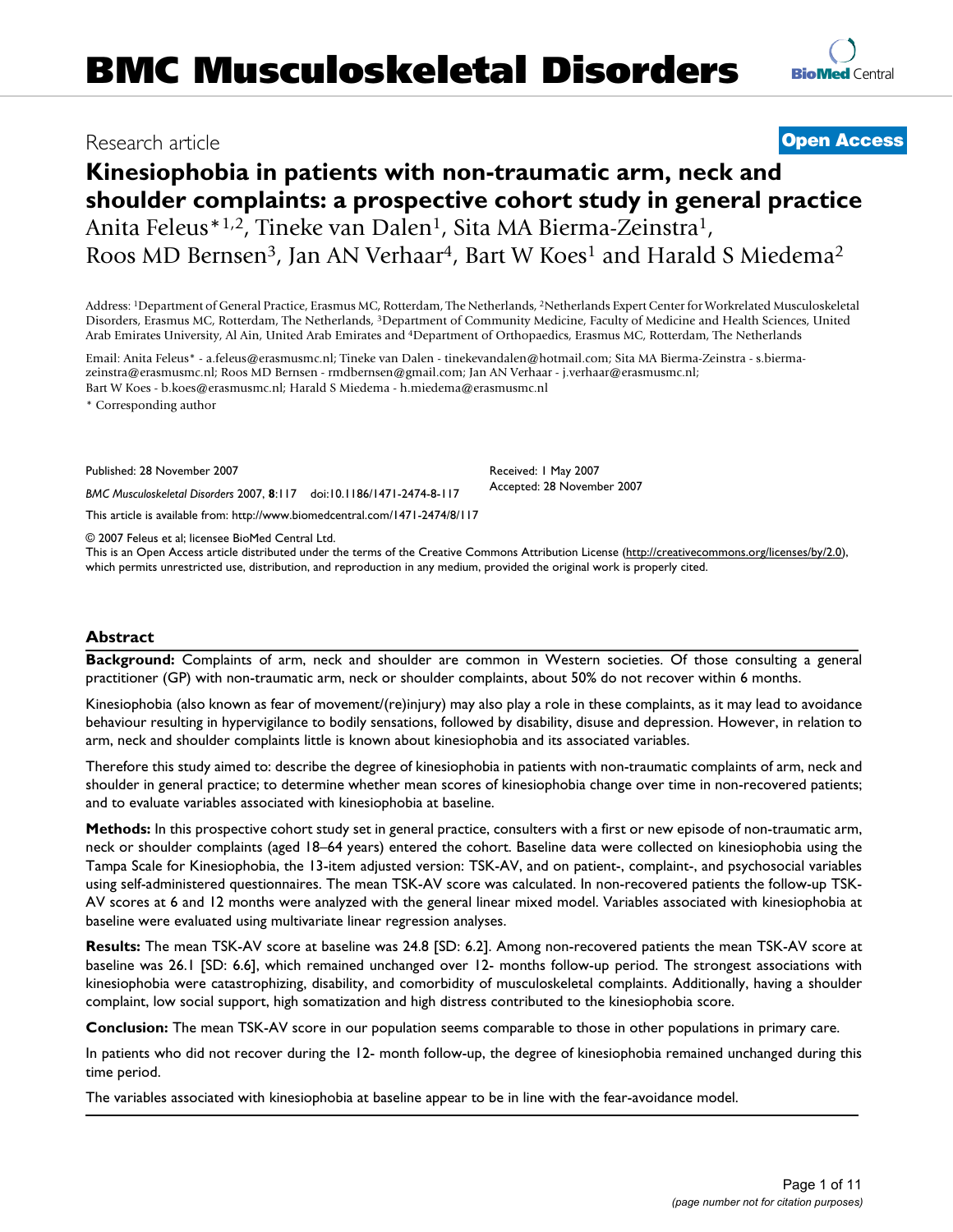## **Background**

Complaints of arm, neck and shoulder are common in Western societies [1,2]. In the Netherlands, the 12 months prevalence in the general population has been estimated at 31% for neck pain, 30% for shoulder pain, 11% for elbow pain and 18% for wrist or hand pain [1]. The general practitioner (GP) is often consulted for these complaints [1,3,4]. In Norway 45% of adults experiencing non-inflammatory musculoskeletal pain reported consulting a GP within 12 months [3]. In persons with arm, neck and shoulder pain in the Netherlands this was about 30–40% [1].

A multi-disciplinary consensus was recently reached in the Netherlands to define upper extremity musculoskeletal disorders, to help professionals classify patients unambiguously and to improve communication amongst health care workers [5]. For the present study, we defined complaints as the symptoms for which a patient consults his/ her GP, e.g. pain when active, pain in rest, tingling, stiffness, loss of strength, numbness, cold feeling in shoulder, arm or hand [5,6].

In the Netherlands, GPs are consulted 66 times annually per 1000 registered persons for a new complaint or new episode of neck or upper extremity complaints [4]. Despite treatment of these complaints, many patients do not completely recover within 3, 6 or 12 months after the first consultation. Previous work in the present population of non-traumatic arm, neck and shoulder complaints showed that, 46% of the patients still reported non-recovery after 6 months [7]. Similar results were found after 6 months in studies on shoulder pain [8,9]. Another study on neck and shoulder complaints reported 24% complete recovery after 3 months increasing to 32% after 12 months [10]. In a study on elbow complaints 13% reported complete recovery and 24% much improvement at 3 months compared with 34% and 21%, respectively, at 12 months [11].

Non-recovery in complaints of arm, neck and shoulder may be explained through the cognitive-behavioural oriented model for persistence of pain [12]; this model has been validated in chronic low back pain. Here, kinesiophobia, (also known as fear of movement/(re)injury) may lead to avoidance behaviour resulting in hypervigilance to bodily sensations, followed by disability, disuse and depression which may lead to a vicious circle of fear and avoidance in patients experiencing pain. This is in contrast to non-catastrophizing patients in whom not pain-related fear but rather a rapid confrontation with daily activities is likely to occur, leading to faster recovery. In support of this model, studies on patients with chronic low back pain reported that patients with higher levels of pain-related fear, have higher scores on pain and disability [12-15].

Furthermore, studies on acute low back pain and osteoarthritis in primary care have confirmed the relation between fear avoidance and disability [14,16,17].

In contrast to low back pain, for non-traumatic complaints of the arm, neck and shoulder little is known about the degree of kinesiophobia as measured with the Tampa Scale for Kinesiophobia [18] and its associated variables [12,17].

So far, no studies have investigated whether kinesiophobia remains stable during the transition period from new episode to chronic complaint. However, we expect the mean kinesiophobia scores to remain stable over time, because kinesiophobia was not specifically intervened upon. In addition, we expect that those variables of the fear-avoidance model involved in low back pain will also be associated with kinesiophobia in the case of non-traumatic arm, neck and shoulder complaints.

The aims of the present study were: (1) to examine the degree of kinesiophobia in patients with non-traumatic complaints of arm, neck and shoulder in general practice; (2) to establish whether the mean scores of kinesiophobia change over time in non-recovered patients; and (3) to evaluate variables associated with kinesiophobia in these patients at baseline.

## **Methods**

## *Design and setting*

The present study was part of a larger prospective descriptive cohort study which was performed in the Southwestern region of the Netherlands in 21 general practices.

During the 12- month study period, individual patient data were collected using self-administered questionnaires.

## *Subjects*

A total of 36 GPs from 21 practices recruited eligible patients from September 2001 through December 2002.

Inclusion criteria were: patients who visited their GP with a new complaint or new episode of complaints of neck, upper back, shoulder, upper arm, elbow, forearm, wrist or hand [6], age 18 through 64 years, and able to complete Dutch language written questionnaires. The episode was considered 'new' if patients had not visited their GP for the same complaint during the preceding 6 months.

Excluded were patients for whom the presented complaint could be explained by a trauma, fracture, malignancy, amputation, prosthesis, congenital defect or existing systemic and/or generalised neurological disorder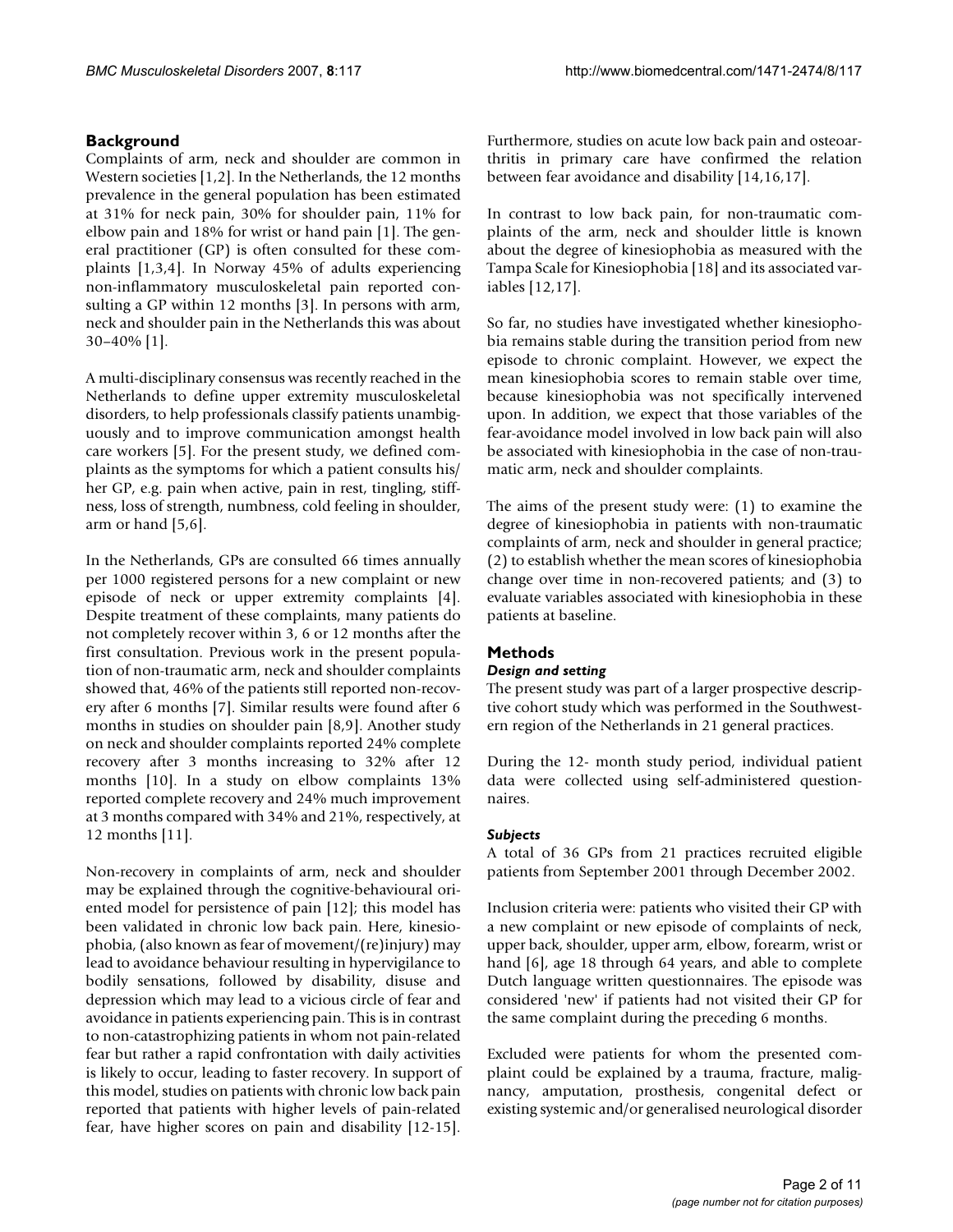and patients without a baseline score on the Tampa Scale for Kinesiophobia (TSK).

For the question on non-recovered patients, an additional inclusion criterion was applied, i.e. patients had to report on non-recovery. When they reported being "worse than ever" to "slightly improved" on a 7-point ordinal scale at both 6 and 12 months follow-up, they were considered to be non-recovered. Patients scoring "much improved" or "completely recovered" were considered to be recovered.

The Medical Ethics Committee of the Erasmus Medical Center in Rotterdam approved the study protocol. Written informed consent was obtained from all patients.

## *Procedures*

During the first consultation, patients received from their GP the study-information, an informed consent form, and the baseline questionnaire. A fax was sent by the GP to the investigators with a patient ID number, and information on age, gender, diagnosis and expected prognosis. After the research team received the completed informed consent form and the baseline questionnaire (within 8 weeks), inclusion criteria were verified in the computerized medical records. After inclusion, two follow-up questionnaires were sent from the research centre, one at 6 months and another at 12 months after the first consultation. All three questionnaires were self-administered.

## *(1) Tampa Scale for Kinesiophobia*

Kinesiophobia was measured using the Dutch version of the TSK [18]. Each item is scored on a 4-point Likert scale with scores ranging from 1 "strongly disagree" to 4 "strongly agree." Good internal consistency, test-retest reliability and validity of the TSK in patients with low back pain and fibromyalgia have been demonstrated [12,19,20]. Originally, the TSK consisted of 17 items, including 4 reversed items. However, recent studies showed that the 4 reversed items had weak associations with the total TSK score and leaving out these items improved the factor structure of the TSK [18-20]. Therefore, we omitted these reversed items and used the adjusted version of the TSK with 13 items (TSK-AV). The total score can range from 13 to 52, with a higher score indicating a higher degree of kinesiophobia.

The TSK-AV was measured at baseline in all patients, and at 6 months and 12 months; at the two latter follow-up moments only patients who were not recovered had to complete the TSK-AV.

#### *(2) Changes over time in non-recovered patients*

Patients were included when they reported non-recovery at both 6 and 12 months follow-up (Fig. 1).

### *(3) Variables possibly associated with kinesiophobia*

In the current study the variables explored were based on variables previously investigated in chronic (low back) pain [12,15]. Also included were other variables that seemed necessary based on the fear-avoidance model: i.e. active participation in sports (confrontation), musculoskeletal comorbidity (fear due in part to other complaints), recurrent complaint (good/bad previous experience with avoidance or confrontation), whether or not the complaint was located at a single site (thus more controllable), whether it matters where the complaints are located, and whether catastrophizing is the most important variable or whether other psychosocial variables are more or equally strongly associated with kinesiophobia.

The following variables were included in the model:

## *Patient characteristics*

Age, gender, education level (low: no education, primary school or lower vocational school; medium: lower or higher general secondary school level or middle vocational school; high: higher vocational school or university), having paid work ('yes' when the question 'are you currently (self-)employed' was answered with the affirmative), and doing sports ('yes' when 'at least one hour a week actively performing sports intensely enough to became sweaty');

## *Complaint-specific determinants*

Duration of the complaint before consulting the GP (0–6 weeks; 6 weeks-6 months; > 6 months), complaint severity in the previous week measured on an 11-point numerical scale from 0 (no complaints) to 10 (unbearable complaints). Disability of the arm, neck, shoulder or hand were measured with the Disability of Arm Shoulder and Hand (DASH)- questionnaire [21]. Each item was scored on a 5-point Likert scale. Response scores were summed and transferred to a score ranging from 0 (no disability) to 100 (completely disabled); a single- sited complaint (the patient indicated a single location on a manikin) versus multiple- sited complaint, location of the complaint (more than 1 is possible) and musculoskeletal comorbidity (other than the complaint consulted for), and recurrent complaints.

## *Psychosocial characteristics*

Somatization and distress, both measured with the Four Dimensional Symptom Questionnaire (4DSQ), have been validated in Dutch populations in primary care [22]. A higher score indicates a higher degree of somatization or distress: Scores: low (0–10), medium (11–20), high (21– 32).

Social support was measured with the Social Support Scale (SOS), a Dutch version of the 'Social Support Ques-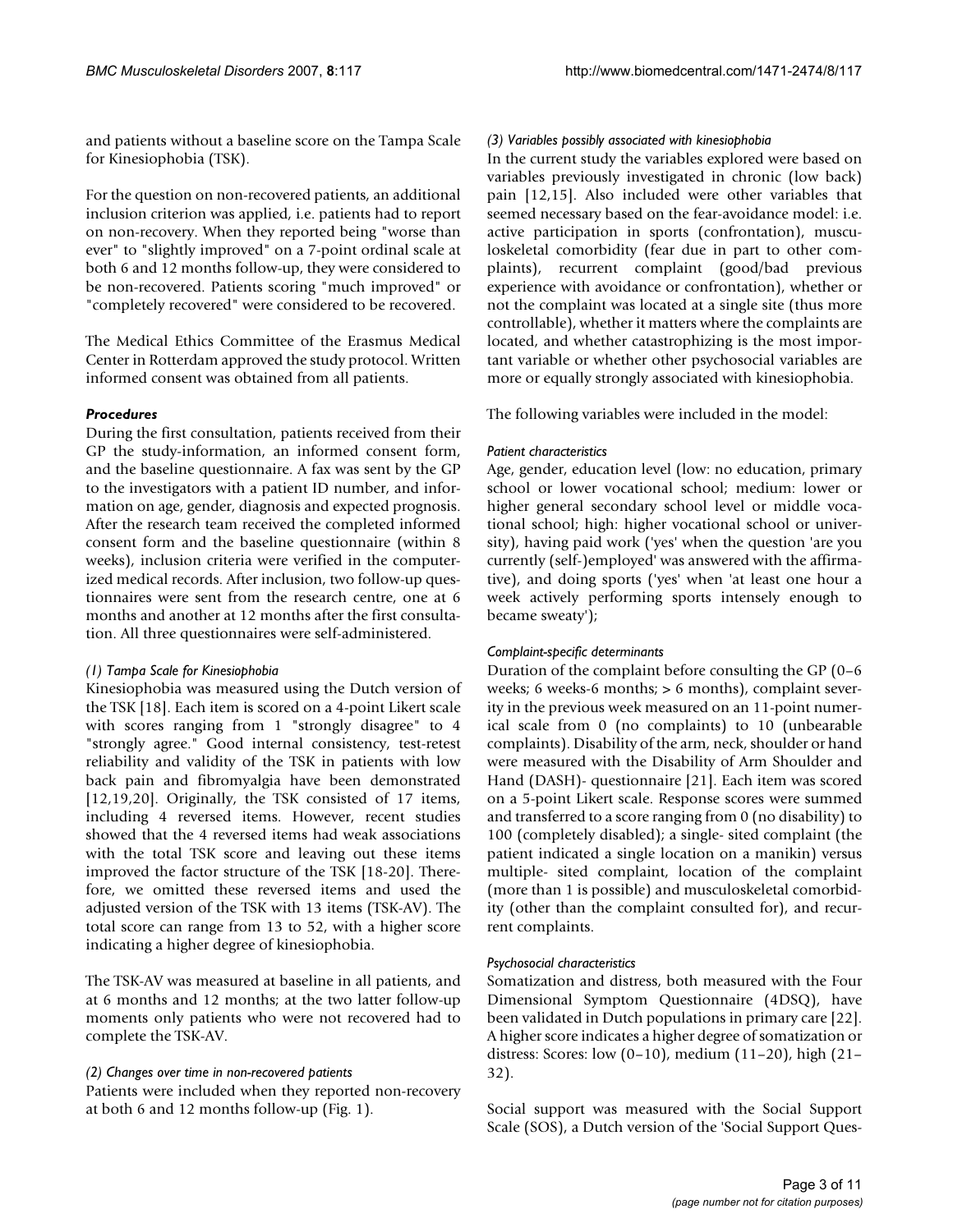



tionnaire' (SSQ) [23] and validated in Dutch primary care [24]. A higher score indicates a higher degree of social support.

Catastrophizing was measured with a subscale of the Dutch adaptation of the Coping Strategy Questionnaire (CSQ) [25,26], validated in a Dutch population. A higher score indicates a higher degree of catastrophizing.

An impression of health locus of control was assessed by one simple question 'Do you believe you can influence your health through your behaviour?' scored on a 4- point Likert-scale. The scores "considerable" or "to a large extent" were considered as 'yes' [27].

#### *Statistical analyses*

*(1) Degree of kinesiophobia*

The mean TSK-AV score of the total population was calculated.

#### *(2) Changes over time in non-recovered patients*

In case a patient reported non-recovery at either 6 or 12 months and had a missing at the other follow-up time, 'belonging to the non-recovery group' was estimated using the multiple imputation technique [28]. This was done to decrease the possibility of selection bias. Multiple imputation assumes that data are missing at random (attrition depends on observed, not on unobserved variables) [29]. The computations were carried out with IVE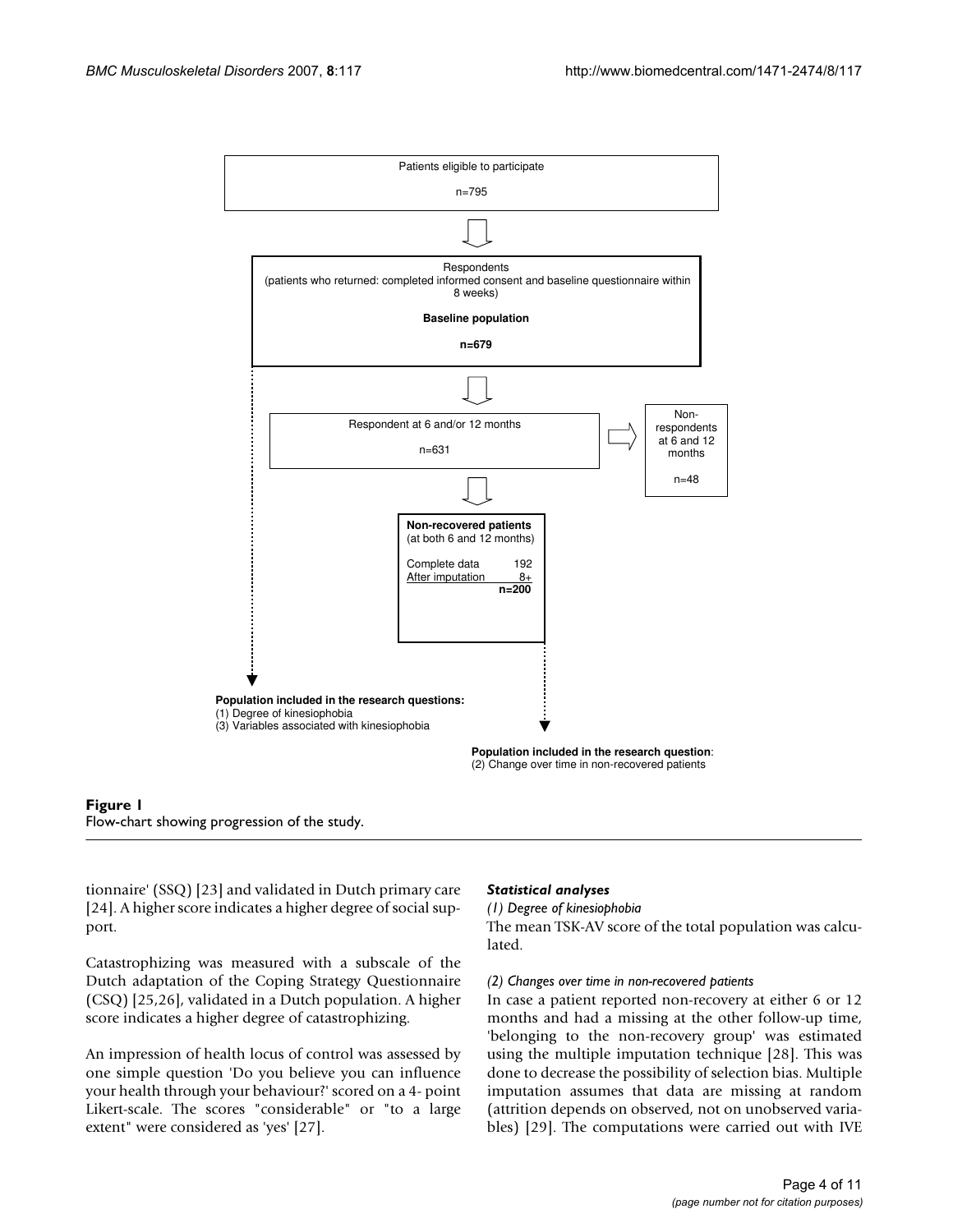| Variables<br>Total population ( $n = 679$ )                    |                  |                | Internal missings (n items) |
|----------------------------------------------------------------|------------------|----------------|-----------------------------|
| Patient characteristics                                        |                  |                |                             |
| Age (yrs) (18-64), median (range)                              |                  | 0              | 45.0 (18-64)                |
| Male, $n$ $%$                                                  |                  | 0              | 281(41.4)                   |
| Educational level <sup>a</sup> , $n$ (%)                       | low              | 0              | 243 (35.8)                  |
|                                                                | medium           |                | 242 (35.6)                  |
|                                                                | high             |                | 194(28.6)                   |
| Having paid work,n (%)                                         |                  | 0              | 532 (78.4)                  |
| Active sports participation, $= 1$ h/week, n (%)               |                  | 0              | 302 (44.5)                  |
| Complaint- specific determinants                               |                  |                |                             |
| Duration of the complaint, $n$ (%); $n = 678$                  | 0-6 weeks        | T              | 343 (50.6)                  |
|                                                                | 6 weeks-6 months |                | 161(23.7)                   |
|                                                                | > 6 months       |                | 174(25.7)                   |
| Severity in the last week (0-10), median (range); $n = 677$    |                  | $\overline{2}$ | $6$ [ $1 - 10$ ]            |
| Disability, DASH (0-100), median (range); $n = 678$            |                  | 3              | $35.3(2.6 - 99.1)$          |
| Comorbidity musculoskeletal, n (%)                             |                  | 0              | 330 (48.6)                  |
| Recurrent complaint, n (%)                                     |                  | 0              | 191 (28.0)                  |
| Multiple- sited complaint                                      |                  | 0              | 263 (38.7)                  |
| Location <sup>†</sup> , $n$ (%)                                | neck             | 0              | 211(31.1)                   |
|                                                                | upper back       |                | 53 (7.8)                    |
|                                                                | shoulder         |                | 374(55.1)                   |
|                                                                | upper arm        |                | 86 (12.7)                   |
|                                                                | elbow            |                | 147(21.6)                   |
|                                                                | forearm          |                | 41(6.0)                     |
|                                                                | wrist            |                | 47(6.9)                     |
|                                                                | hand             |                | 86 (12.7)                   |
| <b>Psychosocial characteristics</b>                            |                  |                |                             |
| Kinesiophobia, Tampa-AV 13-item scale (13-52)                  | median (range)   | 0              | $24.0(13-46)$               |
|                                                                | mean(SD)         |                | 24.8(6.2)                   |
| Social support, SOS (12-60), median (range)                    |                  | 0              | 56.0 $(26 - 60)$            |
| Catastrophizing, CSQ (0-60), median (range); n = 678           |                  | 6              | $9.0(0-53)$                 |
| Somatization, 4DSQ (0-48), n (%), n = 678                      | $low (0 - 10)$   | 21             | 500 (73.8)                  |
|                                                                | medium $(11-20)$ |                | 148(21.8)                   |
|                                                                | high (21-32)     |                | 30(4.4)                     |
| Distress, 4DSQ (0-48) n (%)                                    | $low (0-10)$     | 0              | 430 (63.4)                  |
|                                                                | medium $(11-20)$ |                | 170(25.0)                   |
|                                                                | high (21-32)     |                | 79 (11.6)                   |
| Yes, I can influence my health through my own behaviour, n (%) |                  | 0              | 401 (59.1)                  |

**Table 1: Baseline characteristics of the study population.**

SD: standard deviation; n = number of patients. a Educational level: low: no education, primary school or lower vocational school; medium: lower or higher general secondary school level or middle vocational school); high: higher vocational school or university); <sup>b</sup> More than one location is possible; DASH = disability of arm shoulder and hand questionnaire;4DSQ = four-dimensional symptom questionnaire; SOS = social support scale ;CSQ = coping strategy questionnaire; TAMPA-AV = Tampa adjusted version.

ware (IVE ware, version 2.0, University of Michigan, USA, 2002). The variables univariately associated with nonrecovery in this population ( $p < 0.10$ ), extensively described in a previous study [7], were used for the imputation of non-recovery. We decided that when the value 1 (i.e. complaints) was imputed at least 6 times out of 10 for a particular patient, this patient would be considered as non-recovered.

The final group that reported non-recovery was used to analyze whether or not there was a change in the mean TSK score over 12 months. This was analyzed with the general linear mixed model, which takes correlation within subjects into account. No assumptions regarding the co-variance matrix were made. The analysis takes measurement error into account.

#### *(3) Variables associated with kinesiophobia*

Linear regression analysis was used to assess which determinants at baseline are related to kinesiophobia, with the TSK-AV score (range 13–52) as independent variable.

All independent variables were measured with a selfadministered questionnaire. All scores were categorised.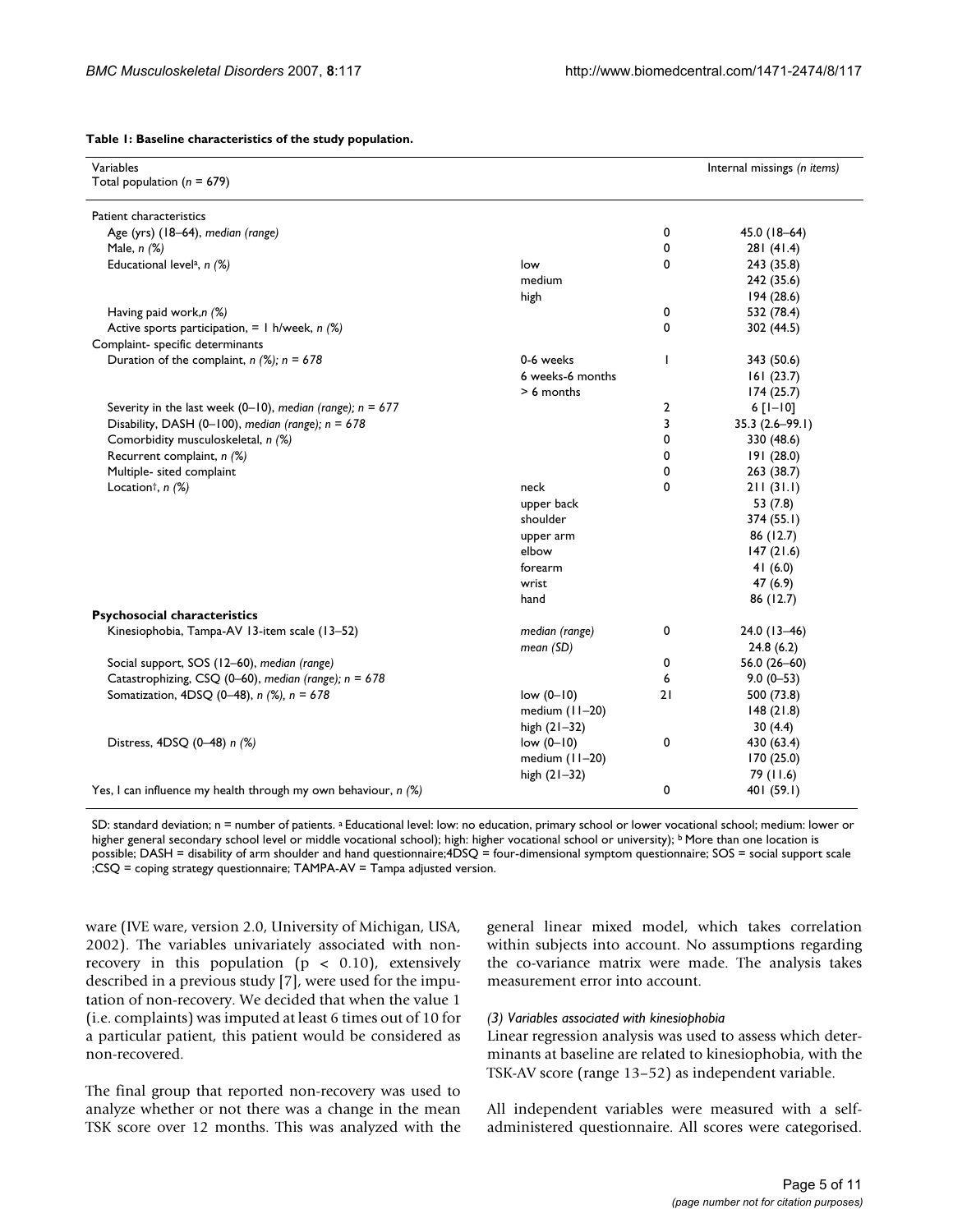For possible determinants with clinically relevant classifications or predefined validated cut-offs, the existing cutoffs were used. If such cut-off points were not available for our population, the score was dichotomised according to the median score. Median scores were used for age, disability, social support and catastrophizing.

Variables that were univariately associated with kinesiophobia (p < 0.10) were selected for a multivariate analysis (step backward) procedure. When only one category of a categorical variable had a p-value less than 0.10, this variable also entered the model. The assumption of linear regression of homoscedasticity (constant variance of the residuals) was checked. Variables remained in the final model when they had a p-value < 0.05.

Differences between respondents and non-respondents regarding age, gender and recurrent or incident complaint, were analysed by multivariate logistic regression analyses (step backward). Variables remained in the final model when they had a significance level < 0.05.

Regression analyses were performed using SPSS version 11.0 (Chicago, IL, USA). Analyses of repeated measurements with the general linear mixed model were performed in SAS 8.2 (Cary, NC, USA).

## **Results**

A total of 795 patients fulfilled the criteria, of which 679 (85%) entered the cohort after they returned the completed questionnaire and informed consent form. The mean time between consultation and filling in the questionnaire was 2 weeks. Being a respondent was associated with older age (> 45 years) (odds ratio: 1.6; 95%CI: 1.0– 2.3).

The number of patients entering the cohort and responding to the second (6 months) and third (12 months) questionnaire was 606 (89%) and 565 (83%), respectively. In total there were 48 non-responders on both the second and the third questionnaire.

## *(1) Degree of kinesiophobia*

At baseline, the mean score on the TSK-AV was 24.8 [SD: 6.2]. The median age of the study population was 45 years and 41% ( $n = 281$ ) was men. The majority had paid work (78%) and less than half of the group practiced sports (44%). In 51% of the cases the GP was consulted within 6 weeks after onset of the complaint, 49% reported musculoskeletal comorbidity and 28% had endured the same complaint prior to the current episode.

Additional data on baseline characteristics are presented in Table 1.

## *(2) Changes over time in non-recovered patients*

A total of 192 patients reported non-recovery at both 6 and 12 months. For 32 patients it was unknown at one point in time whether or not they were in fact non-recovered. After the multiple imputation procedure, 8 of these 32 patients were defined as non-recovered. This resulted in a total cohort of 200 non-recovered patients at 6 and 12 months as (Fig. 1).

In total, 48 patients were lost to follow-up at both 6 and 12 months. Mean score of the 48 dropouts on the TSK-AV (24.9 [SD: 5.6]) at baseline was similar to that of the 192 selected patients at baseline (26.0 [SD: 6.6]).

For the total of 200 non-recovered patients there was no significant change in kinesiophobia at 6 and 12 months compared to baseline (Table 2). When this analysis was repeated for the 192 non-recovered patients with complete data, the same result emerged.

## *(3) Variables associated with kinesiophobia*

The results of the univariate and multivariate regression analyses are presented in Table 3. After multivariate regression analysis, 7 variables were significantly related to the score on kinesiophobia. Positive relations with kinesiophobia were found for a high degree of catastrophizing, a high degree of disability, and comorbidity of musculoskeletal complaints. Having a shoulder complaint was also related to a higher score on kinesiophobia. Further, low social support, high somatization and high distress contributed to the score, however the later two

**Table 2: Change in kinesiophobia score in non-recovered patients during 12- months follow-up.**

| Time            | Mean score | Estimate of changes in<br>kinesiophobia (n = 200) $\beta$ (95% CI) |  |
|-----------------|------------|--------------------------------------------------------------------|--|
| <b>Baseline</b> | 26.12      | 0                                                                  |  |
| 6 months        | 26.89      | $0.77$ (-0.12, 1.65)                                               |  |
| 12 months       | 26.14      | $0.01$ (-0.97, 1.00)                                               |  |

Results from general linear mixed model. Of the 200 non-recovered cases, 8 were defined as non-recovered after imputation. Of the total 600 observations (3 per case) 583 could be used in the analyses.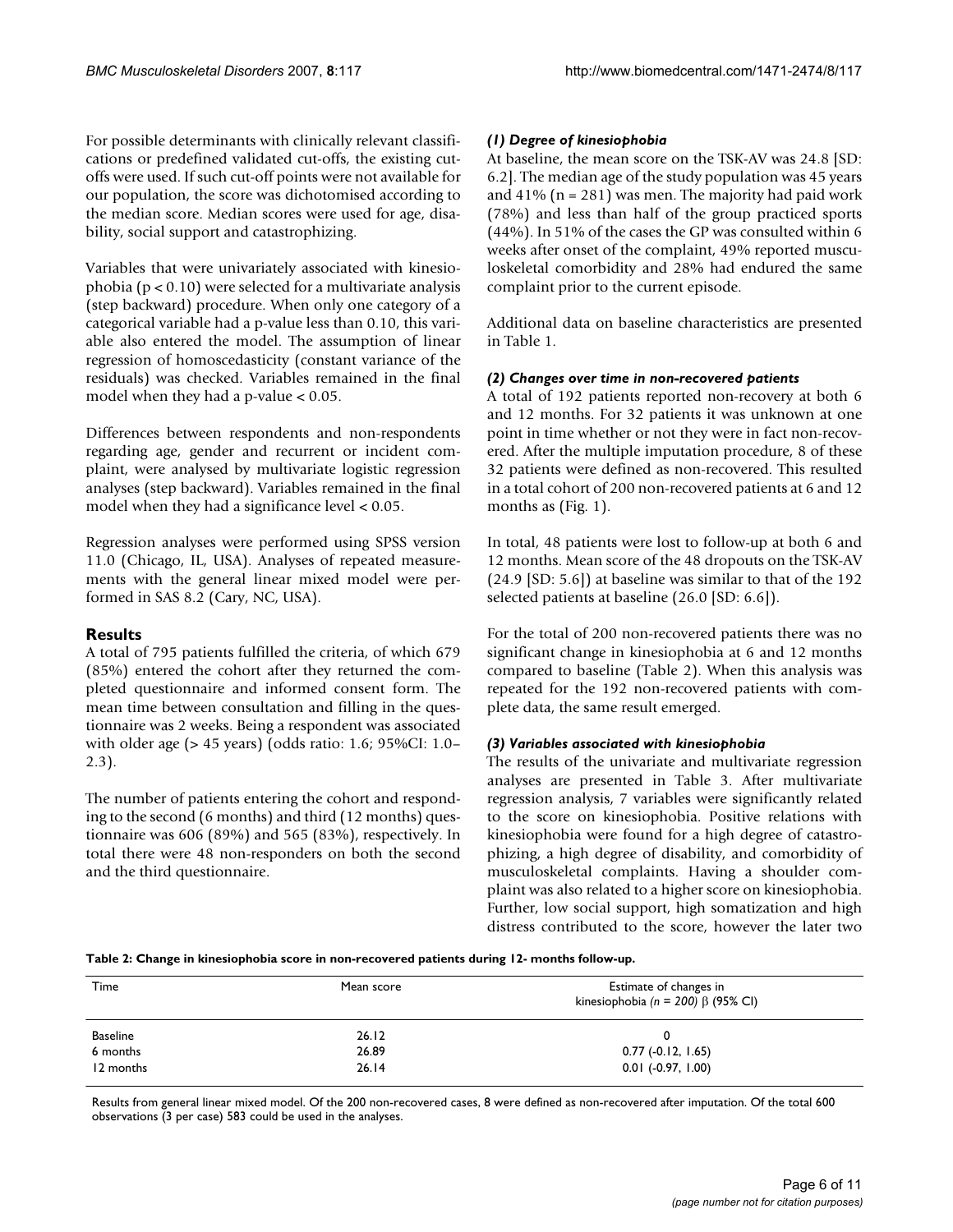|                                                         |                  | Total population ( $n = 679$ ) |                         |
|---------------------------------------------------------|------------------|--------------------------------|-------------------------|
|                                                         |                  | Univariate                     | Multivariate            |
| Associated variables                                    |                  | B (95% CI)                     | B (95% CI)              |
| Patient characteristics                                 |                  |                                |                         |
| Older age (45-64 yrs)                                   |                  | $0.67$ ( $-0.26$ , $1.60$ )    |                         |
| Male                                                    |                  | $0.33$ ( $-0.61$ , $1.28$ )    |                         |
| Educational level <sup>a</sup>                          | low              | 0                              |                         |
|                                                         | medium           | $0.98*$ (0.01, 1.95)           |                         |
|                                                         | high             | $-1.58*$ ( $-2.64$ , $-0.56$ ) |                         |
| Having paid work                                        |                  | $-0.03$ $(-1.16, 1.10)$        |                         |
| Active sports participation, = 1 h/week                 |                  | $-1.14*$ ( $-2.07$ , $-0.20$ ) |                         |
| Complaint- specific determinants                        |                  |                                |                         |
| Duration of the complaint                               | 0-6 weeks        | 0                              |                         |
|                                                         | 6 weeks-6 months | $-0.66$ $(-1.76, 0.43)$        |                         |
|                                                         | $> 6$ months     | $1.28*(0.21, 2.34)$            |                         |
| Complaint severity in the last week, score > 6          |                  | $1.80*$ (0.86, 2.74)           |                         |
| Disability, DASH score > 35.34                          |                  | $3.90*$ (3.01, 4.78)           | 2.78 (1.92,3.65)        |
| Musculoskeletal comorbidity                             |                  | $2.38*$ (1.46, 3.29)           | 1.89 (1.05,2.74)        |
| Recurrent complaint                                     |                  | $1.08*$ (0.04, 2.11)           |                         |
| Multiple- sited complaint                               |                  | $1.53*$ (0.58, 2.48)           |                         |
| Locationb                                               | neck             | $-0.00$ $(-1.01, 1.01)$        |                         |
|                                                         | upper back       | $0.82$ ( $-0.92$ , $2.56$ )    |                         |
|                                                         | shoulder         | $1.44*$ (0.51, 2.37)           | 0.86(0.04, 1.69)        |
|                                                         | upper arm        | $-0.49$ $(-1.89, 0.91)$        |                         |
|                                                         | elbow            | $1.06$ (-0.70, 2.19)           |                         |
|                                                         | forearm          | $0.56$ ( $-1.39$ , $2.52$ )    |                         |
|                                                         | wrist            | $-0.73$ $(-2.57, 1.10)$        |                         |
|                                                         | hand             | $-0.15$ ( $-1.55$ , $1.25$ )   |                         |
| Psychosocial characteristics                            |                  |                                |                         |
| Low social support, SOS (12-60), score < 56             |                  | $2.33*$ (1.37, 3.29)           | 1.17(0.28, 2.05)        |
| Much catastrophizing, CSQ (0-60), score > 9             |                  | $4.26*(3.39.5.14)$             | 3.15 (2.27,4.03)        |
| Somatization, 4DSQ (0-32)                               | $low (0-10)$     | 0                              | O                       |
|                                                         | medium $(11-20)$ | 0.45 (-0.68, 1.57)             | $-1.27$ $(-2.35,-0.19)$ |
|                                                         | high $(21-32)$   | $6.84*$ (4.63, 9.05)           | 2.39 (0.19, 4.60)       |
| Distress, 4DSQ (0-32)                                   | $low (0 - 10)$   | 0                              | 0                       |
|                                                         | medium $(11-20)$ | 0.78 (-0.30, 1.85)             | $0.07$ (-0.96, 1.09)    |
|                                                         | high (21-32)     | $4.22*$ (2.80, 5.64)           | 1.61(0.12, 3.10)        |
| Yes, I can influence my health through my own behaviour |                  | $-0.55$ ( $-1.50$ , $0.40$ )   |                         |

#### **Table 3: Associations with kinesiophobia: results of univariate and multivariate linear regression analyses.**

n = number of patients; B = unstandardized coefficients; \* p < 0.10; aEducational level: low: no education, primary school or lower vocational school; medium: lower or higher general secondary school level or middle vocational school); high: higher vocational school or university); bMore than one location is possible; DASH = disability of arm shoulder and hand questionnaire;4DSQ = four-dimensional symptom questionnaire; SOS = social support scale ;CSQ = coping strategy questionnaire. Multivariate linear regression analysis: Adjusted R<sup>2</sup> = 0.24 (explained variance) and the intercept  $= 21.17$ ; total number of complete cases,  $n = 675$ .

showed no clear dose- response relation with kinesiophobia.

#### **Discussion**

Recent studies in primary health care, reported mean TSK-AV scores similar to our study group; these populations consisted of patients with chronic neck pain [30], osteoarthritis [17], and acute low back pain [16]. However, in secondary care two studies on chronic low back pain reported mean TSK-AV scores of 31.6 [SD: 7.2] [19] and 33.8 [SD: 7.6] [18]. In the non-recovered patients in our study group the mean TSK-AV score at 12 months followup was 26.1 [SD: 7.8].

A possible explanation for differences in mean kinesiophobia scores between primary care populations and patients with chronic complaints at other care levels, might be that fear is a predictive factor in developing chronic complaints. This would imply, that patients who develop chronic complaints more frequently have a higher baseline score compared to quick recoverers. In previous work in the present population of patients with non-traumatic arm, neck or shoulder complaints, we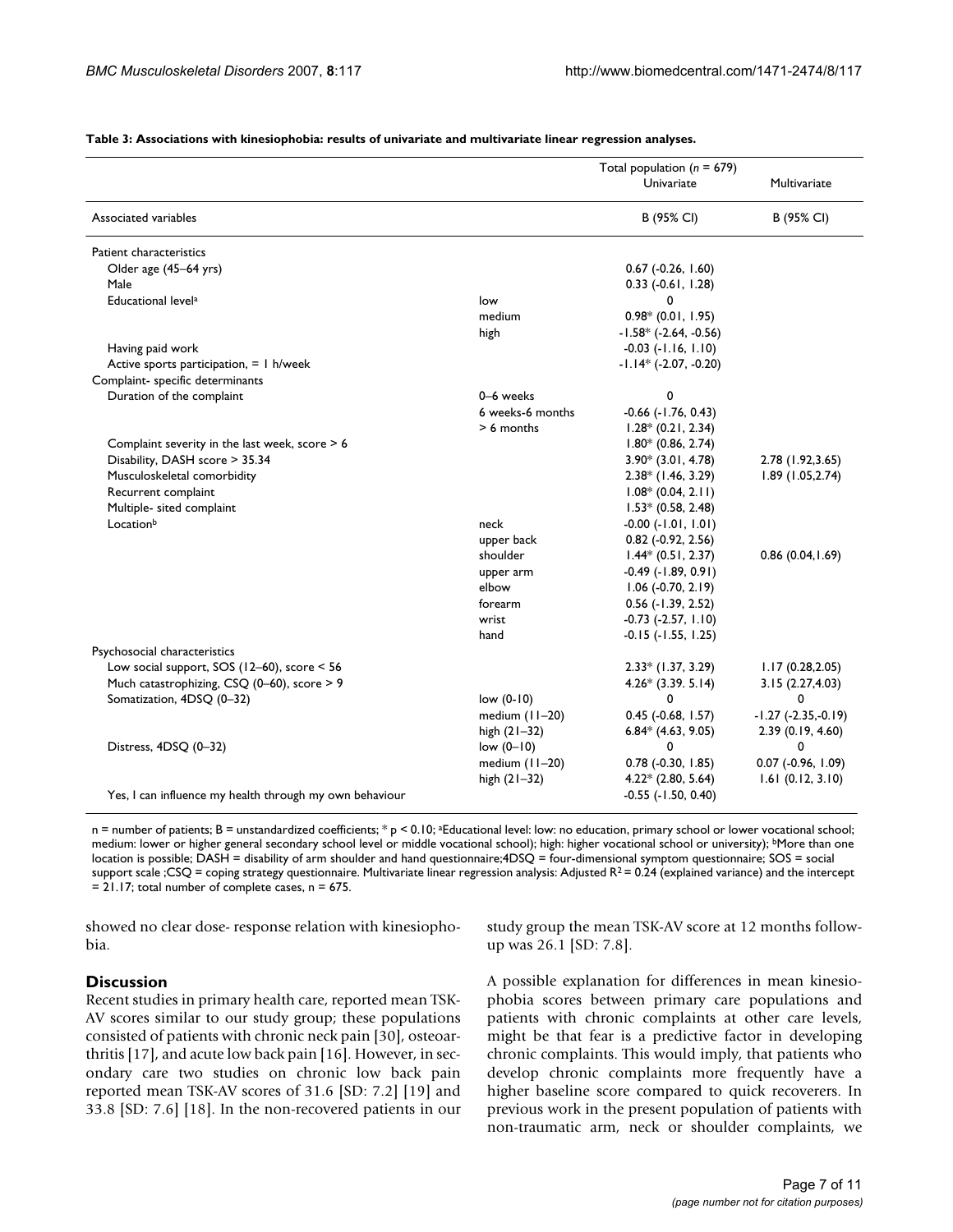found a univariate relation (odds ratio 1.4; 1.0 to 2.0) of the TSK-AV score (higher than the median score) with non-recovery at 6 months [7]. However, kinesiophobia did not contribute to the multivariate model on nonrecovery [7].

Another study in general practice reported a small and only borderline significant effect of high fear avoidance predicting less future pain (at 3 and 12 months) and less functional disability (at 3 months) [10]. In both studies, other psychosocial variables (such as worrying and somatization) were more important predictors of poor outcome than kinesiophobia [7,10].

A study in physiotherapy practice in these complaints, reported that high kinesiophobia, high catastrophizing and high somatization were predictors of non-recovery [31]. Differences in the distribution of population characteristics may affect the importance of kinesiophobia as a predictor of outcome. At baseline, our population consisted of 58% women, compared to 71% in the study of Karels et al. [31], duration of complaints less than 6 weeks: 50% vs 24%; 6 weeks-6 months:24% vs 41%; and more than 6 months:26% vs 35%; specific diagnosis (59% vs 36%).

Besides, distribution of population characteristics, the time period can play a role as well. Bot et al. [10] reported that the psychosocial variables predictive of outcome at 12 months, are different from those predictive of outcome at 3 months; which was in line with the findings of both Boersma and Linton [32] and van der Windt et al. [33] who reported that associations of several psychological variables and outcome can be different in subgroups with a longer duration of complaints Therefore, no consistent conclusions can yet be drawn about the prognostic value of kinesiophobia and fear avoidance, in the outcome in non-traumatic arm, neck and shoulder complaints and its consequences for treatment.

Furthermore, van der Windt et al. reported that possible differences on scores may be due to the location of complaints as well. In their prognostic study in primary care low back pain patients scored higher on catastrophizing, distress and somatization, compared to patients with shoulder pain. However, scores on fear avoidance did not significantly differ [33].

In our study population there was no change over time on mean TSK-AV scores in patients who did not recover from complaints of arm, neck or shoulder. However, no definite conclusion about the stability of scores in the transition from a new episode to chronic complaint, can be based solely on this result. Although all patients had a new episode of complaints for which they had not consulted their GP in the previous 6 months, at baseline 25.7% of them already reported that they had endured their symptoms for more than 6 months.

In an intervention study on treatment of kinesiophobia in 6 patients with chronic low back pain [34], the scores in the 4-week baseline period also seemed stable. Here, kinesiophobia scores were only reduced by an exposure in vivo intervention (not during graded activity). In this chronic low back pain population influencing kinesiophobia seems to require specific treatment. Although the results of the latter study seem to be in line with our results, it should be noted that these low back pain patients were recruited in rehabilitation, with a median pain duration of 4 years, and had to have a relatively high score  $(>= 40)$  on the TSK to be included in the study [34].

Additionally, at baseline we found no multivariate relation of duration of complaint with the TSK-AV score. Time did not explain differences in the degree of kinesiophobia in primary care.

In our total population, at baseline, positive associations were found between kinesiophobia and a high degree of catastrophizing, a high degree of disability, and comorbidity of musculoskeletal complaints. Based on the 'fearavoidance model' [12], the association between catastrophizing and the TSK score was expected, as also confirmed in patients with low back pain [13,19,20] and patients with chronic musculoskeletal and neuropathic diagnoses [20].

The association of disability, also part of the fear-avoidance model, has also been confirmed in other studies [15,16,18,20], some of which report on functional disability. Another study in patients with osteoarthritis [17], reported on an association between kinesiophobia and functional limitations. Although, disability and functional limitations are not exactly the same, they are connected. In the present study, we reported on disability measured with the DASH, which, according to its developers focuses on physical function. According to the International Classification of Functioning (ICF), the DASH mainly focuses on disability at the level of activity limitations, which is the domain of rehabilitation therapy [35].

A noteworthy finding was that the presence of musculoskeletal comorbidity was associated with a higher score on kinesiophobia. On closer inspection of the subgroup reporting musculoskeletal comorbidity (n = 330), we found that the majority also had low back pain, followed by a smaller group reporting osteoarthritis of hip or knee, and a few  $(n = 23)$  reporting comorbidity of arm, neck or shoulder. However, we have no information on the duration of this co-occurring musculoskeletal complaint. This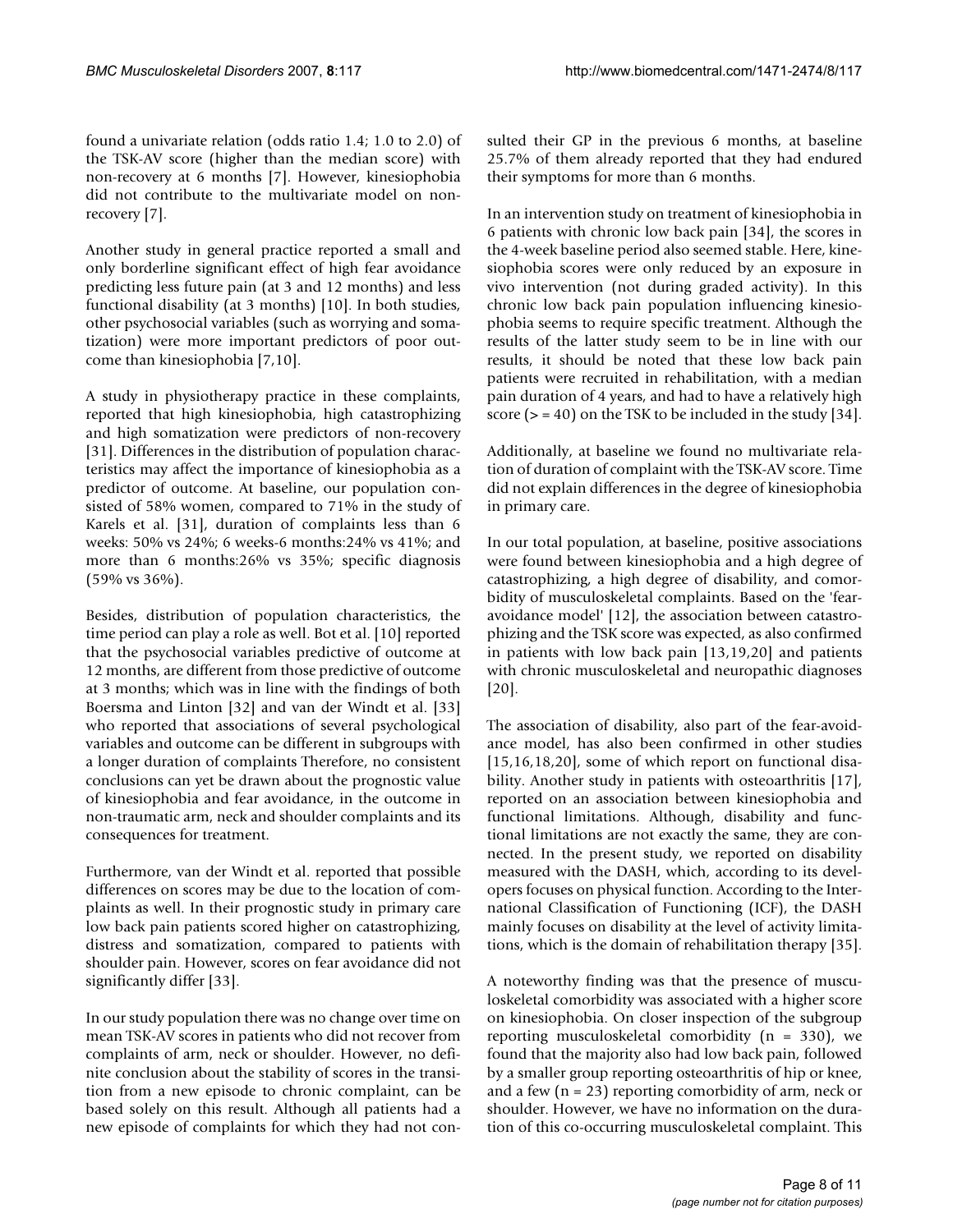raises the question, whether the higher score on kinesiophobia was mainly the effect of the concurrent chronic low back pain, or a previous negative experience in general. Although heterogeneity is the reality of the general practice population, we checked whether having co-morbidity modified the association between the variables in the final model and kinesiophobia. This was not the case.

Furthermore, most psychosocial variables remained in the final multivariate model. Pearson correlation coefficients between the variables included in the final model ranged from -0.21 to 0.47, of which the highest was for distress and catastrophizing. Thus, distress, somatization and social support, do not measure the same thing, and each variable has its independent association with kinesiophobia. However, catastrophizing showed the strongest association with kinesiophobia.

Because in the present study the area of possible complaints was extensive (compared with studies on e.g. low back pain) we also included location of complaints as a variable. The results show that complaints involving the shoulder were positively related to kinesiophobia; we have no clear explanation for this finding. A possible explanation may be that the shoulder is a large and central joint (compared to elbow, wrist and hand) providing stability and mobility in many stances and movements of the whole upper extremity. However, this was not confirmed by additional analyses in which we compared mean disability scores. Further, we did not find more musculoskeletal comorbidity among patients with shoulder complaints. Besides a true association, this association may partly be explained by a larger group size and accompanying smaller confidence intervals and smaller p-values compared with, e.g., complaints located at the elbow.

The present study has some limitations that need to be addressed. First, the questions on the TSK-AV relate to 'pain', whereas our patients reported on 'complaints' (as defined in the introduction) and not exclusively on pain. However, 675 (99%) patients reported pain when active and/or in rest, and only 4 patients, without pain, reported on tingling. Therefore, our results will also hold when excluding these 4 latter patients. Besides, although the cognitive-behavioural oriented model was developed for persistence of pain, the concept of avoidance behaviour may also be applicable in patients reporting other complaints, such as tingling. Nevertheless, no definite conclusions can be drawn on this matter. In patients with chronic fatigue syndrome however, fear- avoidance has also been reported [36]. After our inclusion period had started in September 2001, we found reports on an adjusted Tampa scale for patients with chronic fatigue syndrome where the term 'pain' had been replaced by 'symptoms' [36]. In the present study, replacing 'pain' by another term might have been a better option.

Since its development in chronic and later acute low back pain patients, the TSK has also been introduced in other populations (e.g. chronic fatigue syndrome [36], osteoarthritis [17], chronic neck pain [30], pain- free people [37]). In patients with non-traumatic arm, neck and shoulder complaints, the TSK has been used as a possible predictor in prognostic studies [7,11,31], and as outcome measure in randomised clinical trials in chronic neck pain [30]. So far, no studies have reported on the psychometric properties of the TSK in arm, neck and shoulder complaints. Although our mean score seems comparable to those in other primary care populations, and associated variables seem in line with other studies, future studies on psychometric properties need to confirm whether the TSK is a valid measurement instrument in this particular population.

Another limitation is that we used one simple question to give an indication of 'health locus of control', instead of using a validated multi-item questionnaire; therefore, the strength of the association should be interpreted with caution. However, the negative direction of the association was as expected, i.e. a higher degree of kinesiophobia was associated with less health locus of control.

Despite also being part of the fear avoidance model, we did not measure depression in our patients. Although we did include questions on several other psychosocial variables, we considered that the questions of the 4DSQ depression scale (e.g.: "During the past week, did you feel that life was meaningless?" "Did you feel that life is not worth while?" "Did you feel that you would be better off if you were dead?") were less appropriate in our population with new non-traumatic arm, neck and shoulder complaints. In the validation study of the 4DSQ, Terluin et al. reported that the applicability of their depression scale was limited in an unselected sample of primary care patients ( $n = 2,127$ ) because of the low mean scores on depression, due to the relatively low prevalence of depressive disorders; they further concluded that the distress score that was measured, gives an indication of psychosocial dysfunctioning in general, including mild depressive symptoms [22]. However, including depression in our study would have yielded some additional information.

## **Conclusion**

The mean TSK-AV score in our population of patients with non-traumatic arm, neck and shoulder complaints seems comparable to those in other populations in primary care.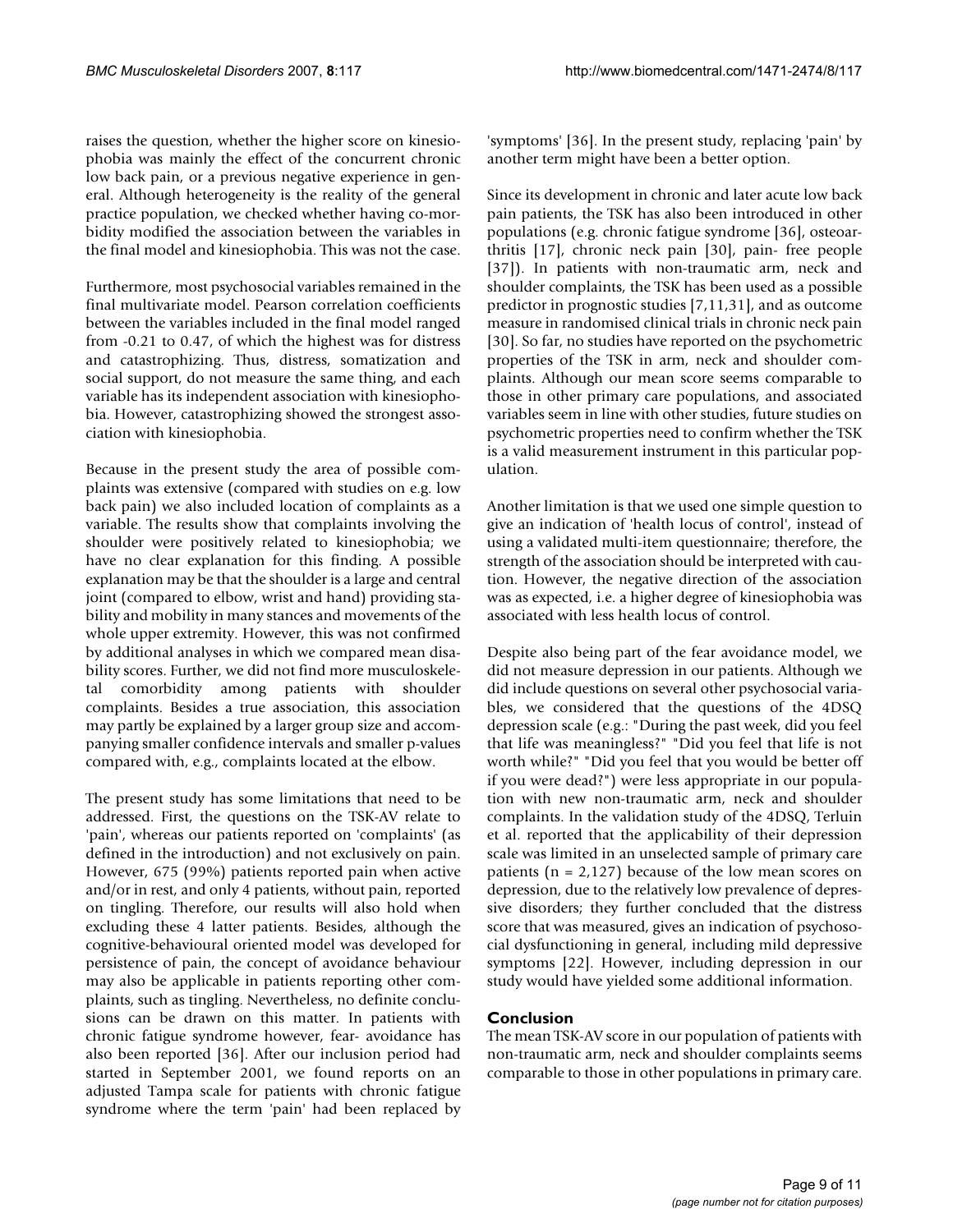In patients who did not recover during the 12- month follow-up, the degree of kinesiophobia remained unchanged during this time period.

The variables associated with kinesiophobia at baseline appear to be in line with the fear-avoidance model.

Future studies are needed to provide more data on the psychometric properties of the TSK-AV and the prognostic value of kinesiophobia on outcome in this particular population.

## **List of abbreviations used**

GP: General practitioner;

TSK-AV: Tampa Scale for Kinesiophobia, 13-item adjusted version (TSK-AV);

SD: Standard deviation.

#### **Competing interests**

The author(s) declare that they have no competing interests.

## **Authors' contributions**

AF collected the data, performed the analyses with TvD and wrote the article. AF had full access to all the study data and had the final responsibility for the decision to submit for publication.

TvD entered part of the data, performed the analyses with AF, and wrote the first draft of the article.

SMAB-Z was the principal investigator of the study and contributed to the design and coordination of the study and interpretation of the results.

RMDB performed part of the analyses.

JANV is an expert in the field of musculoskeletal complaints and contributed to the interpretation of the results.

BWK is an expert in the field of epidemiology and contributed to the design and coordination of the study and the interpretation of the results.

HSM is an expert in the field of musculoskeletal complaints and epidemiology and contributed to the design of the study and the interpretation of the results.

All authors declare that they have participated in the writing and editing of the manuscript and that they have read and approved the final version.

### **Acknowledgements**

The authors thank the participating GPs and all the patients for their invaluable contribution to this study.

The study was funded by the Revolving Fund (Internal funding of Erasmus MC). The Funder had no role in the study design, data collection, analyses, interpretation of results, writing the report or in submitting the paper.

#### **References**

- 1. Picavet HS, Schouten JS: **[Musculoskeletal pain in the Nether](http://www.ncbi.nlm.nih.gov/entrez/query.fcgi?cmd=Retrieve&db=PubMed&dopt=Abstract&list_uids=12620608)[lands: prevalences, consequences and risk groups, the](http://www.ncbi.nlm.nih.gov/entrez/query.fcgi?cmd=Retrieve&db=PubMed&dopt=Abstract&list_uids=12620608) [DMC\(3\)-study.](http://www.ncbi.nlm.nih.gov/entrez/query.fcgi?cmd=Retrieve&db=PubMed&dopt=Abstract&list_uids=12620608)** *Pain* 2003, **102:**167-178.
- 2. Walker-Bone K, Palmer KT, Reading I, Coggon D, Cooper C: **[Prev](http://www.ncbi.nlm.nih.gov/entrez/query.fcgi?cmd=Retrieve&db=PubMed&dopt=Abstract&list_uids=15334439)[alence and impact of musculoskeletal disorders of the upper](http://www.ncbi.nlm.nih.gov/entrez/query.fcgi?cmd=Retrieve&db=PubMed&dopt=Abstract&list_uids=15334439) [limb in the general population.](http://www.ncbi.nlm.nih.gov/entrez/query.fcgi?cmd=Retrieve&db=PubMed&dopt=Abstract&list_uids=15334439)** *Arthritis Rheum* 2004, **51:**642-651.
- 3. Rekola KE, Keinanen-Kiukaanniemi S, Takala J: **[Use of primary](http://www.ncbi.nlm.nih.gov/entrez/query.fcgi?cmd=Retrieve&db=PubMed&dopt=Abstract&list_uids=8326275) health services in sparsely populated country districts by [patients with musculoskeletal symptoms: consultations with](http://www.ncbi.nlm.nih.gov/entrez/query.fcgi?cmd=Retrieve&db=PubMed&dopt=Abstract&list_uids=8326275) [a physician.](http://www.ncbi.nlm.nih.gov/entrez/query.fcgi?cmd=Retrieve&db=PubMed&dopt=Abstract&list_uids=8326275)** *J Epidemiol Community Health* 1993, **47:**153-157.
- 4. Bot SD, van der Waal JM, Terwee CB, van der Windt DA, Schellevis FG, Bouter LM, Dekker J: **[Incidence and prevalence of com](http://www.ncbi.nlm.nih.gov/entrez/query.fcgi?cmd=Retrieve&db=PubMed&dopt=Abstract&list_uids=15608309)[plaints of the neck and upper extremity in general practice.](http://www.ncbi.nlm.nih.gov/entrez/query.fcgi?cmd=Retrieve&db=PubMed&dopt=Abstract&list_uids=15608309)** *Ann Rheum Dis* 2005, **64:**118-123.
- 5. Huisstede BMA, Miedema HS, Verhagen AP, Koes BW, Verhaar JAN: **[Multidisciplinary consensus on terminology and classification](http://www.ncbi.nlm.nih.gov/entrez/query.fcgi?cmd=Retrieve&db=PubMed&dopt=Abstract&list_uids=17043078) [of complaints of arm, neck and/or shoulder.](http://www.ncbi.nlm.nih.gov/entrez/query.fcgi?cmd=Retrieve&db=PubMed&dopt=Abstract&list_uids=17043078)** *Occup Environ Med* 2007, **64:**313-319.
- 6. Sluiter K, Rest KM, Frings-Dresen M: **Criteria document for evaluation of the work-relatedness of upper extremity musculoskeletal disorders. Final report. Joint programme for working life research in Europe.** *Coronel Institute for Occupational and Environmental Health, University of Amsterdam* 2000.
- 7. Feleus A, Bierma-Zeinstra SMA, Miedema HS, Verhagen AP, Nauta AP, Burdorf A, Verhaar JAN, Koes BW: **[Prognostic indicators for](http://www.ncbi.nlm.nih.gov/entrez/query.fcgi?cmd=Retrieve&db=PubMed&dopt=Abstract&list_uids=16799176) [non-recovery of non-traumatic complaints at arm, neck and](http://www.ncbi.nlm.nih.gov/entrez/query.fcgi?cmd=Retrieve&db=PubMed&dopt=Abstract&list_uids=16799176) [shoulder in general practice- 6 months follow-up.](http://www.ncbi.nlm.nih.gov/entrez/query.fcgi?cmd=Retrieve&db=PubMed&dopt=Abstract&list_uids=16799176)** *Rheumatology* 2007, **46:**169-176.
- 8. Kuijpers T, van der Windt DA, van der Heijden GJ, Bouter LM: **[Sys](http://www.ncbi.nlm.nih.gov/entrez/query.fcgi?cmd=Retrieve&db=PubMed&dopt=Abstract&list_uids=15157703)[tematic review of prognostic cohort studies on shoulder dis](http://www.ncbi.nlm.nih.gov/entrez/query.fcgi?cmd=Retrieve&db=PubMed&dopt=Abstract&list_uids=15157703)[orders.](http://www.ncbi.nlm.nih.gov/entrez/query.fcgi?cmd=Retrieve&db=PubMed&dopt=Abstract&list_uids=15157703)** *Pain* 2004, **109:**420-431.
- 9. Kuijpers T, van der Windt DAWM, Boeke AJP, Twisk JWR, Vergouwe Y, Bouter LM, van der Heijden GJMG: **[Clinical predic](http://www.ncbi.nlm.nih.gov/entrez/query.fcgi?cmd=Retrieve&db=PubMed&dopt=Abstract&list_uids=16426760)[tion rules for the prognosis of shoulder pain in general prac](http://www.ncbi.nlm.nih.gov/entrez/query.fcgi?cmd=Retrieve&db=PubMed&dopt=Abstract&list_uids=16426760)[tice.](http://www.ncbi.nlm.nih.gov/entrez/query.fcgi?cmd=Retrieve&db=PubMed&dopt=Abstract&list_uids=16426760)** *Pain* 2006, **120:**276-285.
- 10. Bot SDM, van der Waal JM, Terwee CB, van der Windt DAWM, Scholten RJPM, Bouter LM, Dekker |: **[Predictors of outcome in](http://www.ncbi.nlm.nih.gov/entrez/query.fcgi?cmd=Retrieve&db=PubMed&dopt=Abstract&list_uids=16103840) [neck and shoulder symptoms: a cohort study in general prac](http://www.ncbi.nlm.nih.gov/entrez/query.fcgi?cmd=Retrieve&db=PubMed&dopt=Abstract&list_uids=16103840)[tice.](http://www.ncbi.nlm.nih.gov/entrez/query.fcgi?cmd=Retrieve&db=PubMed&dopt=Abstract&list_uids=16103840)** *Spine* 2005, **30:**E459-470.
- 11. Bot SDM, van der Waal JM, Terwee CB, van der Windt DAWM, Bouter LM, Dekker |: [Course and prognosis of elbow com](http://www.ncbi.nlm.nih.gov/entrez/query.fcgi?cmd=Retrieve&db=PubMed&dopt=Abstract&list_uids=15708885)**[plaints: a cohort study in general practice.](http://www.ncbi.nlm.nih.gov/entrez/query.fcgi?cmd=Retrieve&db=PubMed&dopt=Abstract&list_uids=15708885)** *Ann Rheum Dis* 2005, **64:**1331-1336.
- 12. Vlaeyen JW, Kole-Snijders AM, Boeren RG, van Eek H: **[Fear of](http://www.ncbi.nlm.nih.gov/entrez/query.fcgi?cmd=Retrieve&db=PubMed&dopt=Abstract&list_uids=8657437) [movement/\(re\)injury in chronic low back pain and its rela](http://www.ncbi.nlm.nih.gov/entrez/query.fcgi?cmd=Retrieve&db=PubMed&dopt=Abstract&list_uids=8657437)[tion to behavioral performance.](http://www.ncbi.nlm.nih.gov/entrez/query.fcgi?cmd=Retrieve&db=PubMed&dopt=Abstract&list_uids=8657437)** *Pain* 1995, **62:**363-372.
- 13. Crombez G, Vlaeyen JW, Heuts PH, Lysens R: **[Pain-related fear is](http://www.ncbi.nlm.nih.gov/entrez/query.fcgi?cmd=Retrieve&db=PubMed&dopt=Abstract&list_uids=10204746) [more disabling than pain itself: evidence on the role of pain](http://www.ncbi.nlm.nih.gov/entrez/query.fcgi?cmd=Retrieve&db=PubMed&dopt=Abstract&list_uids=10204746)[related fear in chronic back pain disability.](http://www.ncbi.nlm.nih.gov/entrez/query.fcgi?cmd=Retrieve&db=PubMed&dopt=Abstract&list_uids=10204746)** *Pain* 1999, **80:**329-339.
- 14. Grotle M, Vøllstad NK, Vierød MB, Brox JI: **[Fear-avoidance beliefs](http://www.ncbi.nlm.nih.gov/entrez/query.fcgi?cmd=Retrieve&db=PubMed&dopt=Abstract&list_uids=15561390) [and distress in relation to disability in acute and chronic low](http://www.ncbi.nlm.nih.gov/entrez/query.fcgi?cmd=Retrieve&db=PubMed&dopt=Abstract&list_uids=15561390) [back pain.](http://www.ncbi.nlm.nih.gov/entrez/query.fcgi?cmd=Retrieve&db=PubMed&dopt=Abstract&list_uids=15561390)** *Pain* 2004, **112:**343-352.
- 15. Vlaeyen JW, Kole-Snijders AM, Rotteveel AM, Ruesink R, Heuts PH: **The role of fear of movement (re)injury in pain disability.** *J Occup Rehabil* 1995, **5:**235-252.
- 16. Swinkels-Meewisse IE, Roelofs J, Verbeek AL, Oostendorp RA, Vlaeyen JW: **[Fear of movement/\(re\)injury, disability and par](http://www.ncbi.nlm.nih.gov/entrez/query.fcgi?cmd=Retrieve&db=PubMed&dopt=Abstract&list_uids=14499456)[ticipation in acute low back pain.](http://www.ncbi.nlm.nih.gov/entrez/query.fcgi?cmd=Retrieve&db=PubMed&dopt=Abstract&list_uids=14499456)** *Pain* 2003, **105:**371-379.
- 17. Heuts PH, Vlaeyen JW, Roelofs J, de Bie RA, Aretz K, van Weel C, van Schayck OC: **[Pain-related fear and daily functioning in](http://www.ncbi.nlm.nih.gov/entrez/query.fcgi?cmd=Retrieve&db=PubMed&dopt=Abstract&list_uids=15275772) [patients with osteoarthritis.](http://www.ncbi.nlm.nih.gov/entrez/query.fcgi?cmd=Retrieve&db=PubMed&dopt=Abstract&list_uids=15275772)** *Pain* 2004, **110:**228-235.
- 18. Roelofs J, Goubert L, Peters ML, Vlaeyen JWS, Crombez G: **[The](http://www.ncbi.nlm.nih.gov/entrez/query.fcgi?cmd=Retrieve&db=PubMed&dopt=Abstract&list_uids=15324781) [Tampa Scale for Kinesiophobia: examination of psychomet](http://www.ncbi.nlm.nih.gov/entrez/query.fcgi?cmd=Retrieve&db=PubMed&dopt=Abstract&list_uids=15324781)-**